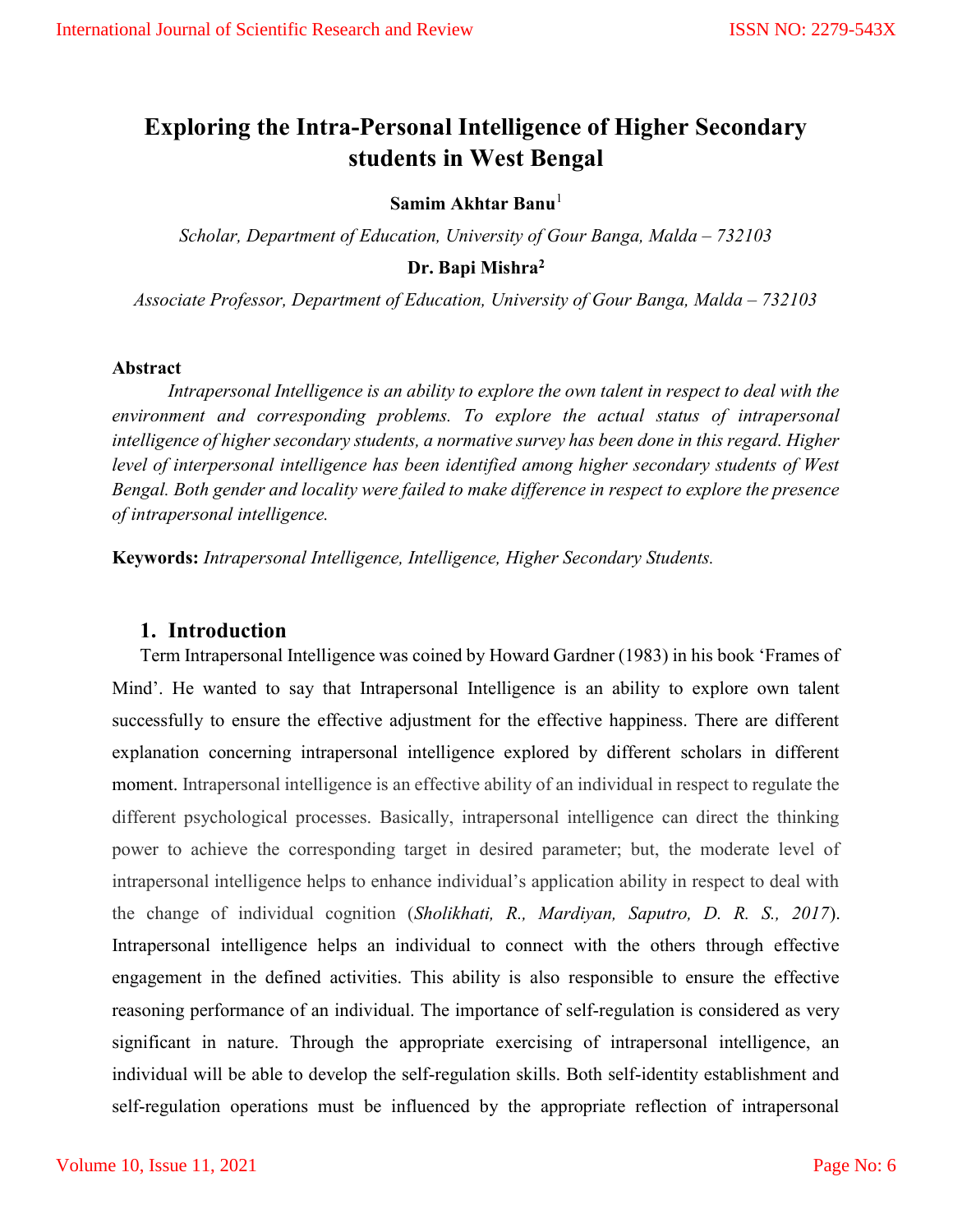intelligence (Moran, S.,2009). Person with high intrapersonal intelligence, can develop the level of confidence to solve the problem appropriately. This ability helps to effective planning which can help to regulate individual level of confidence. It is also helps to enhance the capability of selfassessment. To explore the problems and to find out the appropriate solutions, an individual with high intrapersonal intelligence can set an effective plan for that (Sari, D. P., Usodo, B., Subanti, S., 2017). Intrapersonal intelligence can influence the capability of speaking in respect to develop the communication skills properly (Sadiku, M. N. O., Musa, S. M., 2021). Intrapersonal intelligence is an ability which helps to explore the inner world of an individual in respect to deal with the cognitive and affective feelings respectively (Syahri, I., Mulyadi, M., Novitasari, A.). To explore the actual status of intrapersonal intelligence of higher secondary students, a normative survey study has been designed. The corresponding aspects of the study have been presented below.

#### 2. Objectives of the study

After completing the study, investigator wanted –

- To assess actual status of intrapersonal intelligence of higher secondary students of West Bengal.
- To find out mean difference of intrapersonal intelligence of higher secondary students in respect to both gender and locality.

#### 3. Hypotheses

To meet the objectives of the study, following hypotheses have been framed to test them.

- $\triangleright$  H0.1: There is no significant gender wise mean difference of higher secondary students of West Bengal with special reference to intrapersonal intelligence.
- $\triangleright$  H0.2: There is no significant locality wise mean difference of higher secondary students of West Bengal with special reference to intrapersonal intelligence.
- $\triangleright$  H0.3: There is no significant gender cum locality wise mean difference of higher secondary students of West Bengal with special reference to intrapersonal intelligence.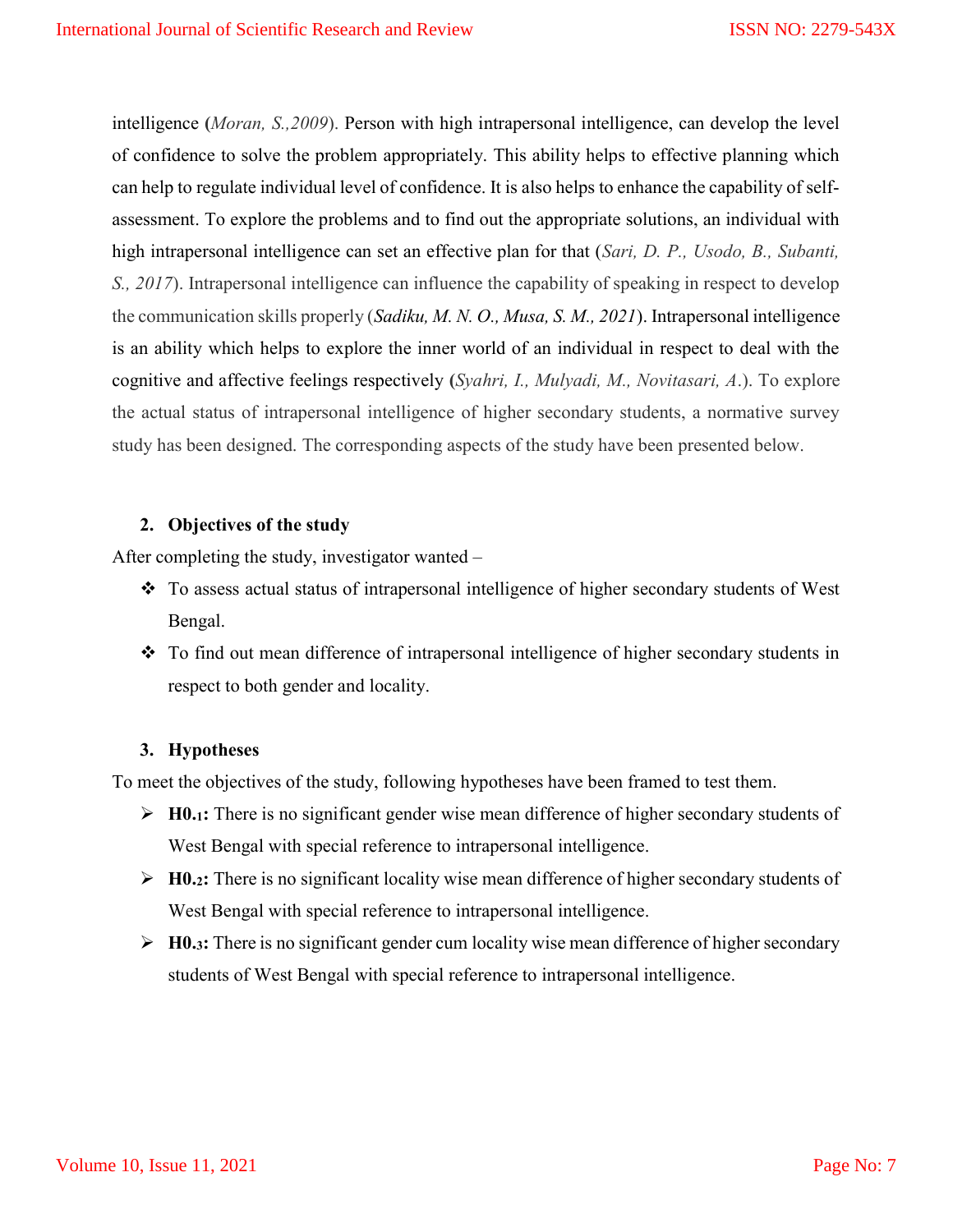#### 4. Analysis and Interpretation

Collected data has been analyzed to meet the objectives of the study. To describe the basic aspects of intrapersonal intelligence of higher secondary students of West Bengal with special reference to intrapersonal intelligence, following analysis has been done.

|           | <b>UBIPI</b> | <b>UGIPI</b> | <b>RBIPI</b> | <b>RGIPI</b> | <b>URBAN</b><br>IPI | <b>RURAL</b><br>IPI | <b>MALE</b><br>IPI | <b>FEMALE   TOTALI</b><br><b>IPI</b> | PI     |
|-----------|--------------|--------------|--------------|--------------|---------------------|---------------------|--------------------|--------------------------------------|--------|
| Mean      | 15.48        | 107.97       |              | 12.45        | 111.72              | 111.81              | 113.33             | 110.21                               | 111.77 |
| Median    | 115.5        | 10           | 112          | 113          | 113                 | 112.5               | 113                | 112                                  | 113    |
| Mode      | 125          | 117          | 112          | 113          | 115                 | 112                 | 121                | 117                                  | 113    |
| <b>SD</b> | 13.4         | 13.39        | 17.61        | 11.36        | 13.89               | 14.8                | 15.76              | 12.6                                 | 14.34  |

Table-1. Strata wise Analysis of Central Tendency & Dispersion of IPI (Intra-personal Intelligence)

From tale -1, it has been found that higher level of intrapersonal intelligence has been recorded in every cases of the analysis. Intrapersonal Intelligence of Urban Boys (UBIPI), Intrapersonal Intelligence of Urban Girls (UGIPI), Intrapersonal Intelligence of Rural Boys (RBIPI), Intrapersonal Intelligence of Rural Girls (RGIPI), Intrapersonal Intelligence of Urban (URBANIPI), Intrapersonal Intelligence of Rural (RURALIPI), Intrapersonal Intelligence of Male (MALEIPI), and Intrapersonal Intelligence of Female (FEMALEIPI) of higher secondary students were recorded higher as per interpretation scale. Central tendency of corresponding analysis has been found in every cases of analysis. Values of SD has proven the acceptability of corresponding variance of measurement.

|                                         | <b>UBIPI</b> | <b>UGIPI</b> | <b>RBIPI</b> | <b>RGIPI</b> | <b>URBAN</b><br>IPI | <b>RURAL</b><br><b>IPI</b> | <b>MALE</b><br>IPI | <b>FEMAL</b><br><b>EIPI</b> | <b>TOTAL</b><br>IPI |
|-----------------------------------------|--------------|--------------|--------------|--------------|---------------------|----------------------------|--------------------|-----------------------------|---------------------|
| <b>Std. Error of</b><br>Mean            | 1.094        | 1.093        | 1.437        | 0.928        | 0.802               | 0.855                      | 0.910              | 0.727                       | 0.586               |
| <b>Skewness</b>                         | 0.445        | $-0.209$     | 0.871        | $-0.437$     | 0.106               | 0.574                      | 0.628              | $-0.368$                    | 0.362               |
| <b>Std. Error of</b><br><b>Skewness</b> | 0.198        | 0.198        | 0.198        | 0.198        | 0.141               | 0.141                      | 0.141              | 0.141                       | 0.100               |
| <b>Kurtosis</b>                         | 3.064        | $-0.262$     | 4.419        | 0.646        | 1.478               | 4.770                      | 4.065              | 0.076                       | 3.324               |
| <b>Std. Error of</b><br><b>Kurtosis</b> | 0.394        | 0.394        | 0.394        | 0.394        | 0.281               | 0.281                      | 0.281              | 0.281                       | 0.199               |

Table-2. Strata wise Analysis of Standard Error of Distribution on IPI (Intra-personal Intelligence)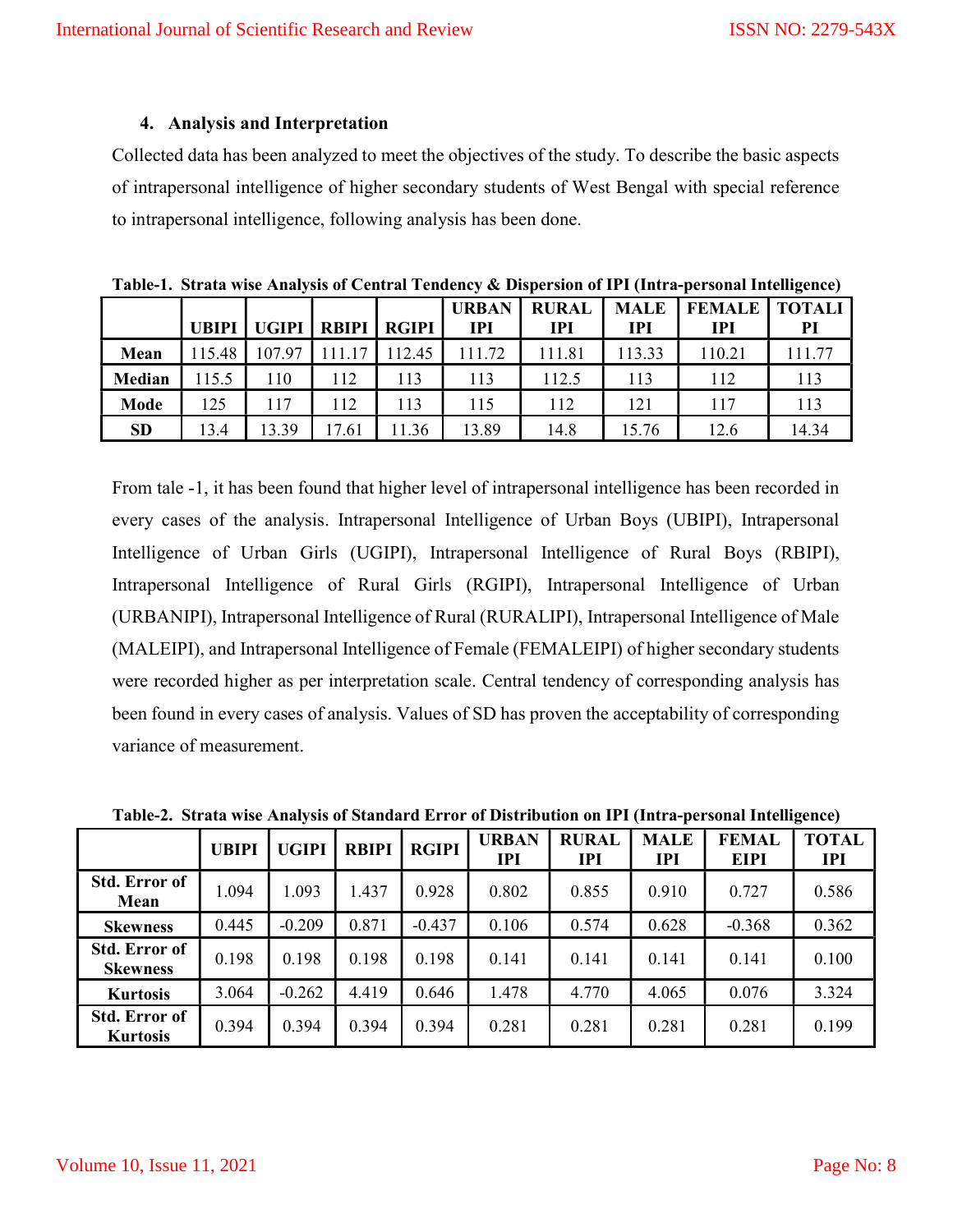From table -2, it has been found that acceptance of corresponding measurement has been found. Values of Standard Error of Mean (SEm), Skewness (Sk), Stand Error of Skewness (SEsk), Kurtosis (Ku), Standard Error of Kurtosis (SEku) were recorded in negligible level that have proven the acceptability of corresponding analysis of intrapersonal intelligence of higher secondary students..

### Testing Hypothesis -1

 $\triangleright$  H0.1: There is no significant gender wise mean difference of higher secondary students of West Bengal with special reference to intrapersonal intelligence.

| Table -3. Gender wise Mean Difference on Intrapersonal Intelligence |       |        |            |       |     |                    |  |  |  |
|---------------------------------------------------------------------|-------|--------|------------|-------|-----|--------------------|--|--|--|
| Deference between                                                   | Mean  | SD     | <b>SEm</b> |       | df  | Sig. (2<br>tailed) |  |  |  |
| <i>MALEIPI - FEMALEIPI</i>                                          | 3.117 | 21.031 | 1.214      | 2.567 | 299 | .01                |  |  |  |

Insignificant gender wise mean difference (from table -3) concerning intrapersonal intelligence has been found. Therefore, corresponding null-hypotheses has been sustained. So, gender is not the significant parameter to make difference in respect to explore intrapersonal intelligence.

# Testing Hypothesis -2

 $\triangleright$  H0.2: There is no significant locality wise mean difference of higher secondary students of West Bengal with special reference to intrapersonal intelligence.

| Table -4. Locality wise Mean Difference on Intrapersonal Intelligence |          |           |            |         |     |                     |  |  |  |
|-----------------------------------------------------------------------|----------|-----------|------------|---------|-----|---------------------|--|--|--|
| Deference between                                                     | Mean     | <b>SD</b> | <b>SEm</b> |         | df  | Sig. (2)<br>tailed) |  |  |  |
| URBANIPI - RURALIPI                                                   | $-0.090$ | 20.912    | 1.207      | $-.075$ | 299 | .941                |  |  |  |

From table -4, it has been observed that locality wise insignificant mean difference has been found concerning the exploration of intrapersonal intelligence. Locality is also not significant determinant to make difference regarding the concern issue. Therefore, corresponding null hypothesis has been failed to reject.